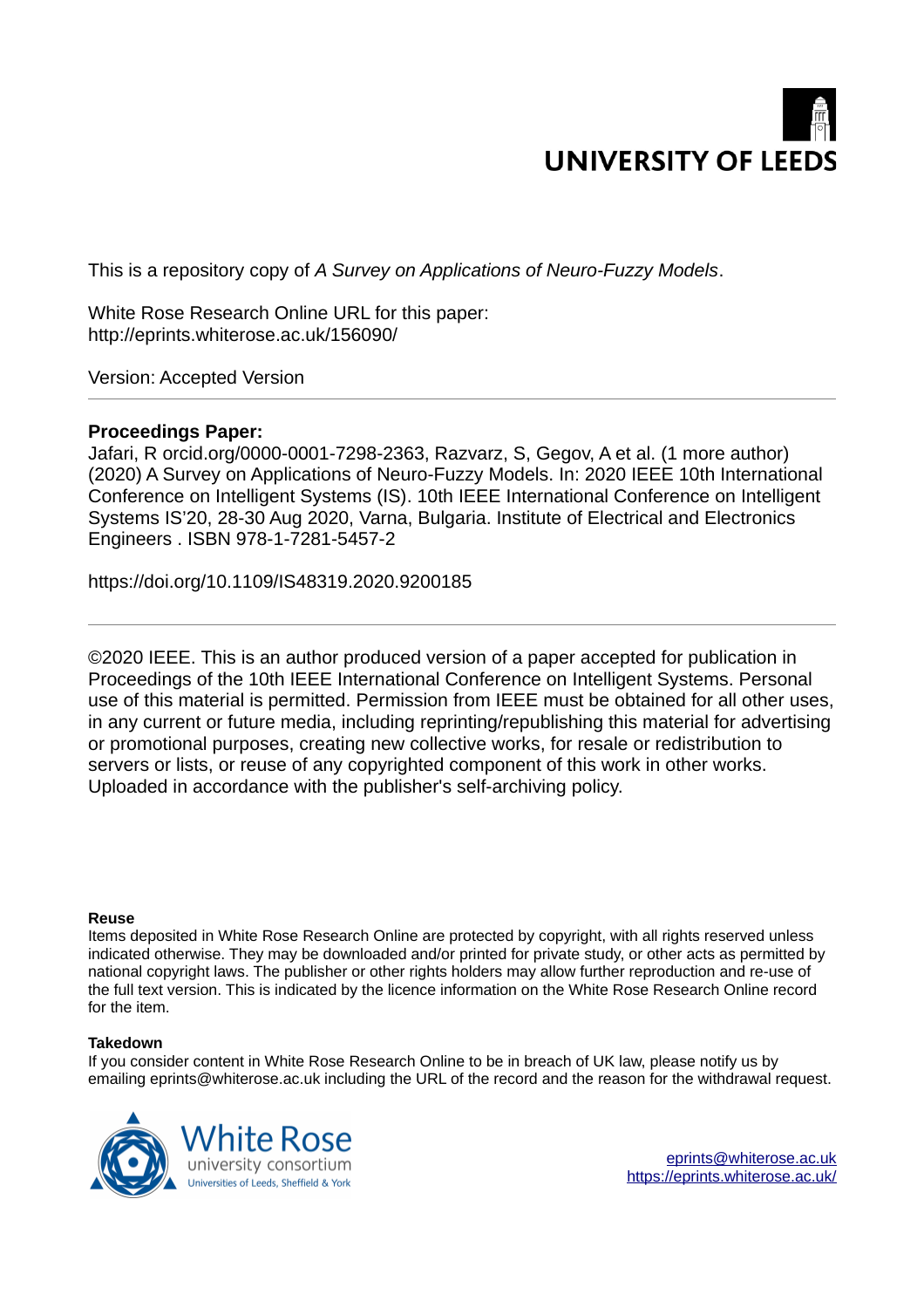# A Survey on Applications of Neuro-Fuzzy Models

Raheleh Jafari School of design University of Leeds Leeds, LS2 9JT, UK Email: [r.jafari@leeds.ac.uk](mailto:r.jafari@leeds.ac.uk) 

Alexander Gegov School of Computing University of Portsmouth Buckingham Building Portsmouth PO1 3HE, UK Email: alexander.gegov@port.ac.uk

*Abstract***— Artificial intelligence techniques such as neuro-fuzzy have been successfully applied in a wide variety of uses to be mentioned as economics, engineering, social science, and business. In order to show the implementations of neuro-fuzzy in engineering the most recent researches in the area of neuro-fuzzy are covered in this paper. As many researchers have effectively utilized neuro-fuzzy in engineering applications, detailed studies are provided in this work for stimulating future researches.** 

*Keywords-component; Artificial intelligence; neuro-fuzzy; engineering* 

#### I. INTRODUCTION

Fuzzy systems have been considered as an useful approach for approximated reasoning, generally for the system having a mathematical structure that is complex to acquire [1-5]. Fuzzy set theory is an appropriate approach to handle vagueness and has been successfully applied for solving multi-criteria decision making issues. In the past few years, important usages of fuzzy set theory in engineering have been provided [6-14]. Fuzzy set theory has been viewed as a proper technique to facilitate studies in engineering fields in a case that the dynamics of the decision domain bound the exact estimation of model parameters.

Through the years, investigators have developed the theory of fuzzy logic. Significant development is Z-numbers [15]. Znumbers have been broadly utilized in numerous applications in various domains [16-18]. In [19] a new approach on the basis of Z-numbers is presented in order to handle the linguistic decision-making problems. In [20] an arithmetic approach to discrete Z-numbers is proposed. In [21] an arithmetic approach to continuous Z-numbers is proposed.

The combination of artificial neural networks and fuzzy logic have recently been employed in various fields. In [22-28] a diagnostic technique to optimize the energy performance as well as to maximize the operational time using artificial neural network and fuzzy logic is proposed. In [29] a neural as well as a fuzzy virtual flight recorder is built, which records aircraft control surface deviations. More recently, with the expansion

Sina Razvarz Departamento de Control Automatico CINVESTAV-IPN Mexico City, Mexico Email: srazvarz@yahoo.com

Boriana Vatchova

Institute of Information and Communication Technologies Bulgarian Academy of Sciences Sofia, Bulgaria Email: boriana.vatchova@gmail.com

of fuzzy logic, more researches have been carried out with the combination of artificial neural networks and Z-numbers. In [30] Bernstein neural network is used for finding the Z-number solutions of fuzzy differential equations. In [31], Z-numberbased fuzzy system is suggested to determine the food security risk level.

This paper represents details of the application of neurofuzzy in industrial engineering. In this paper, the most recent researches in the field of neuro-fuzzy are covered. Since some industries have successfully used this technique, detailed discussions are supplied to stimulate future investigations. This article remaining sections are organized into three Sections. In Section 2 some basic definitions related to fuzzy numbers and Z-numbers are given. In Section 3 the applications of neurofuzzy in industrial engineering are given. Conclusions are included in Section 4.

#### II. MATHEMATICAL PRELIMINARIES

Here some necessary definitions of fuzzy numbers and Znumbers are given.

*Definition 1*: If  $\mathbf{q}$  is:

1) normal, there exists  $\omega_{\mathbf{0}} \in \mathbb{R}$  where  $q(\omega_{\mathbf{0}}) = 1$ .

2) convex, 
$$
q(v\omega + (1 - v)\omega) \ge \min\{q(\omega), q(\tau)\}\
$$
,  
 $\forall \omega, \tau \in \mathbb{R}, \forall v \in [0,1]$ ,

3) upper semi-continuous  
on 
$$
\Re, q(\omega) \le q(\omega_0) + \epsilon
$$
,  $\forall \omega \in N(\omega_0)$ ,  
 $\forall \omega_0 \in \Re, \forall \epsilon > 0, N(\omega_0)$  is a neighborhood,

4)  $q^+ = {\omega \in \mathbb{R}, q(\omega) > 0}$  is compact, so q is a fuzzy variable,  $q \in E: \mathfrak{R} \to [0,1]$ 

The fuzzy variable  $\bf{q}$  is defined as below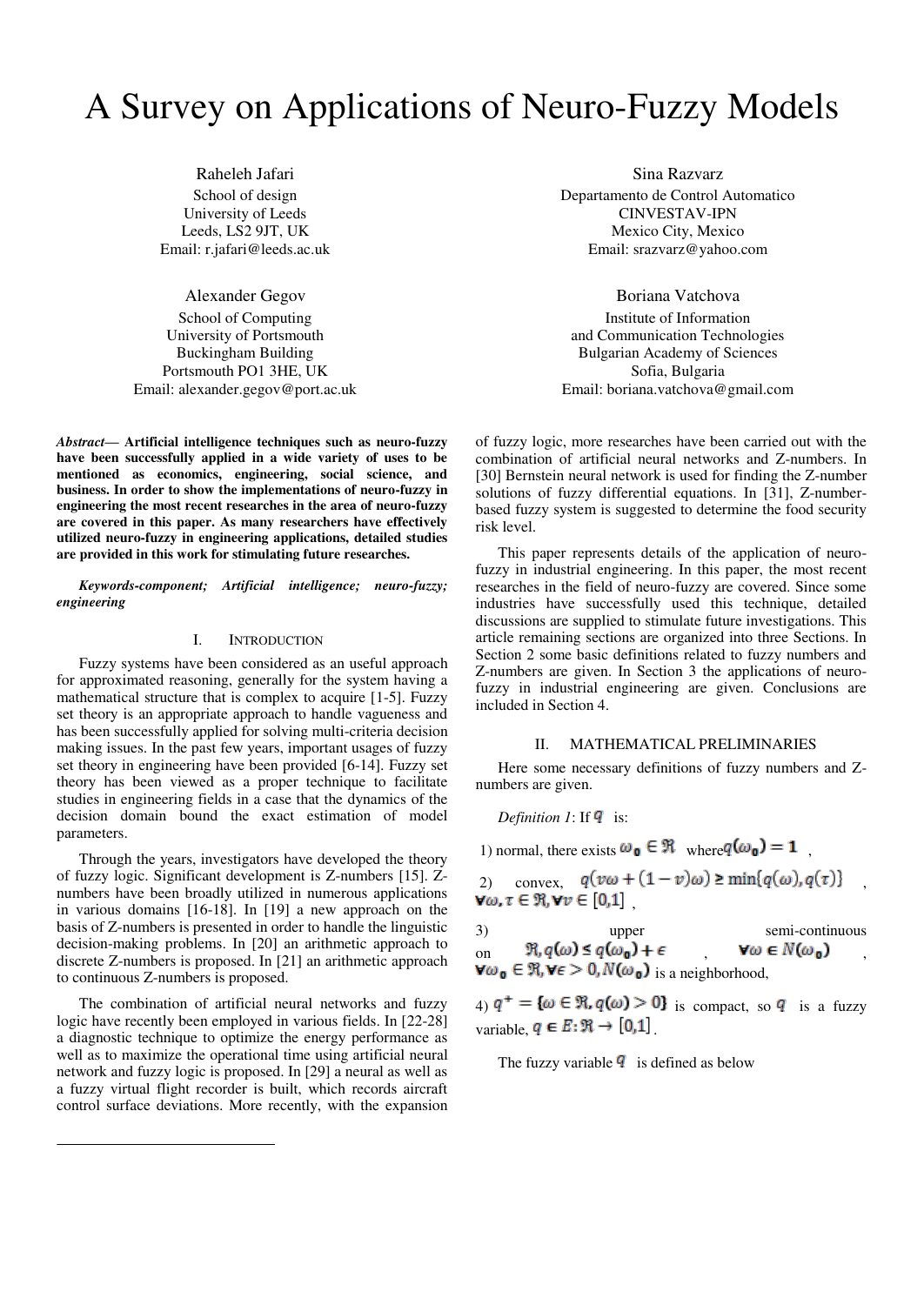$$
q = \left(\underline{q}, \overline{q}\right) \tag{1}
$$

such that  $\frac{q}{q}$  is the lower-bound variable and  $\overline{q}$  is the upperbound variable.

*Definition 2*: The  $\overline{Z}$  -number is composed of two elements  $q(\omega)$  is considered as the restriction on the real-valued uncertain variable  $\omega$  and  $\dot{p}$  is considered as a measure of the reliability of  $\bf{q}$ . The  $\bf{Z}$  -number is defined as  $\bf{Z}^+$  -number, when  $q(\omega)$  is a fuzzy number and  $\hat{p}$  is the probability distribution of . If  $(\omega)$ , and  $\overline{p}$ , are fuzzy numbers, then the  $Z$  -number is defined as  $Z$ <sup>-</sup> -number.

The  $Z^+$ -number has more information in comparison with the  $Z^-$  -number. In this work, we use the definition of  $Z^+$ . number, i.e.,  $Z = [q, p]$  q is a fuzzy number and P is a probability distribution.

The triangular membership function is defined as

$$
\mu_q = G(a, b, c) = \begin{cases} \frac{\omega - a}{b - a} & a \le \omega \le b \\ \frac{c - \omega}{c - b} & b \le \omega \le c \end{cases} \text{ otherwise } \mu_q = \mathbf{0} \tag{2}
$$

and the trapezoidal membership function is defined as

$$
\mu_q = G(a, b, c, d) = \begin{cases} \frac{\omega - a}{b - a} & a \le \omega \le b \\ \frac{d - \omega}{d - c} & c \le \omega \le d \end{cases} \text{ otherwise } \mu_q = \mathbf{0} \tag{3}
$$

The probability measure of  $\overline{q}$  is defined as

$$
p(q) = \int_{\mathbf{R}} \mu_q(\omega) p(\omega) d\omega \tag{4}
$$

such that  $\overline{p}$  is the probability density of  $\omega$ . For discrete  $Z$  - numbers we have

$$
p(q) = \sum_{j=1}^{n} \mu_q(\omega_j) p(\omega_j)
$$
 (5)

*Definition 3*: The  $\alpha$  -level of the  $Z$  –number  $Z = (q, p)$ is stated as below

$$
[Z]^{\alpha} = ([q]^{\alpha}, [p]^{\alpha})
$$
 (6)  
 
$$
0 < \alpha < 0
$$

such that  $[p]^{\alpha}$  is calculated by the Nguyen's theorem

$$
[p]^\alpha=p([q]^\alpha)=p\left(\left[\underline{q}^\alpha,\overline{q}^\alpha\right]\right)=\left[\underline{p}^\alpha,\overline{p}^\alpha\right]\quad(7)
$$

such that  $p(\llbracket q \rrbracket^{\alpha}) = \{p(\omega)\}\omega \in [q]^{\alpha}\}$ . Hence,  $\llbracket Z \rrbracket^{\alpha}$  is defined as

$$
[Z]^{\alpha} = (\underline{Z}^{\alpha}, \overline{Z}^{\alpha}) = ((\underline{q}^{\alpha}, \underline{P}^{\alpha}), (\overline{q}^{\alpha}, \overline{P}^{\alpha})) \quad (8)
$$
  
such that  $\underline{P}^{\alpha} = \underline{q}^{\alpha} p(\underline{\omega}_{j}^{\alpha}) \qquad \overline{P}^{\alpha} = \overline{q}^{\alpha} p(\overline{\omega}_{j}^{\alpha})$   

$$
[\omega_{j}]^{\alpha} = (\underline{\omega}_{j}^{\alpha}, \overline{\omega}_{j}^{\alpha})
$$
  
Let  $Z_{1} = (q_{1}, p_{1})$  and  $Z_{2} = (q_{2}, p_{2})$ , we have  
 $Z_{12} = Z_{1} * Z_{2} = (q_{1} * q_{2}, p_{1} * p_{2}) \quad (9)$ 

where  $\{\oplus,\ominus,\odot\}$   $\oplus$   $\ominus$  and  $\odot$ , indicate sum, subtract and multiply respectively.

The operations utilized for the fuzzy numbers  $[q_1]^\alpha = [q_{11}^\alpha, q_{12}^\alpha]$  and are defined as [32],

$$
[q_1 \oplus q_2]^{\alpha} = [q_1]^{\alpha} + [q_2]^{\alpha} = [q_1^{\alpha} + q_{21}^{\alpha}, q_{12}^{\alpha} + q_{22}^{\alpha}]
$$
  
\n
$$
[q_1 \ominus q_2]^{\alpha} = [q_1]^{\alpha} - [q_2]^{\alpha} = [q_{11}^{\alpha} - q_{21}^{\alpha}, q_{12}^{\alpha} - q_{22}^{\alpha}]
$$
  
\n
$$
[q_1 \ominus q_2]^{\alpha} = \begin{pmatrix} \min\{q_{11}^{\alpha} q_{21}^{\alpha}, q_{11}^{\alpha} q_{22}^{\alpha}, q_{12}^{\alpha} q_{21}^{\alpha}, q_{12}^{\alpha} q_{22}^{\alpha} \} \\ \max\{q_{11}^{\alpha} q_{21}^{\alpha}, q_{11}^{\alpha} q_{22}^{\alpha}, q_{12}^{\alpha} q_{21}^{\alpha}, q_{12}^{\alpha} q_{22}^{\alpha} \} \end{pmatrix}
$$
 (10)

 For the discrete probability distributions, the following relation is defined for all  $\mathbf{p_1} * \mathbf{p_2}$  operations

$$
p_{1} \cdot p_{2} = \sum_{l} p_{1}(\omega_{1,j}) p_{2}(\omega_{2,(n-j)}) = p_{12}(\omega) \qquad (11)
$$

### III. APPLICATIONS OF NEURO-FUZZY IN INDUSTRIAL ENGINEERING

#### *A. Background and related work*

Artificial neural network and fuzzy logic are both considered as model-free numerical techniques. Each technique uses an uncomplicated algorithmic procedure instead of a complex mathematical analysis, and also the parameters are tuneable [33]. These resemblances make it possible to combine the two techniques.

Neuro-fuzzy system has been widely utilized in polymerization systems. In [34], an adaptive neuro-fuzzy inference system is applied for predicting carbon dioxide solubility in polymers.

In [35], an adaptive neuro-fuzzy inference system is proposed for modeling the surface roughness in ball end milling of a die material. The approach suggested in that paper adjusts the cutting parameters for a derivable rate of surface harshness.

In [36] neural network technique is used to obtain the approximate solutions of the fuzzy equations with Z-number coefficients. The solutions of fuzzy equations are the controllers when the desired references are considered as the outputs.

In [30] the solutions of fuzzy differential equations are estimated using Bernstein neural networks where the uncertainties are in the form of Z- numbers. At first the fuzzy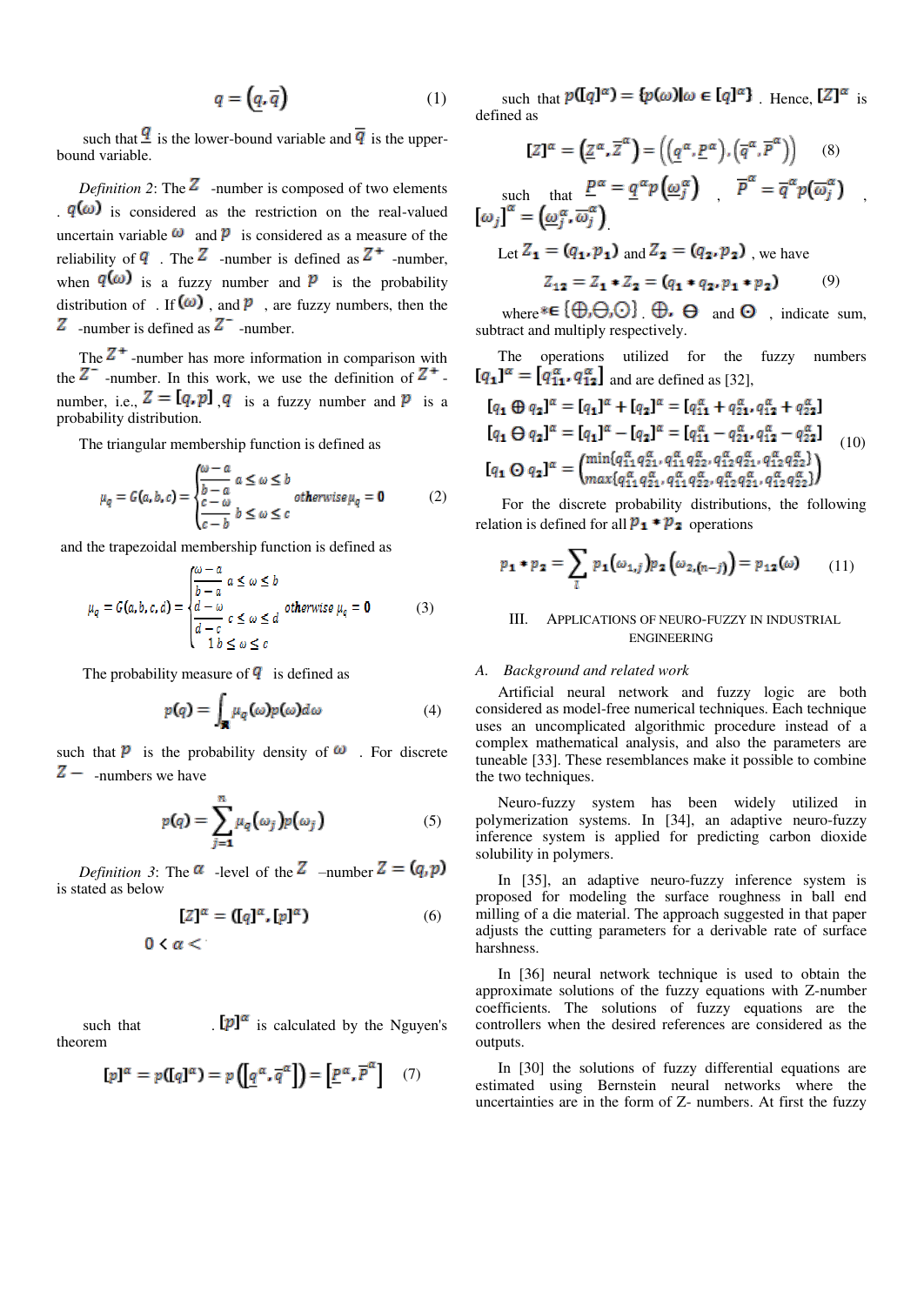differential equation is converted into four ordinary differential equations with Hukuhara differentiability. Afterward, neural models are developed using the structure of ordinary differential equations.

#### *B. Neural networks*

Neural networks are constructed from neurons and synapses [37-40]. They alter their rates in reply from nearby neurons as well as synapses. Neural networks operate similar to computer as they map inputs to outputs. Neurons, as well as synapses, are silicon members, which mimic their treatment. A neuron gathers the total incoming signals from other neurons, afterward simulate its reply represented by a number. Signals move among the synapses, which contain numerical rates. Neural networks learn once they vary the value of their synapsis. A common neural network with synaptic connections is presented in Figure 1.



Figure 1. A common neural network

#### *C. Fuzzy expert system*

The fuzzy expert system applies fuzzy logic in lieu of Boolean logic. It is the most general utilization of fuzzy logic. It is utilized in various areas such as:

- Linear and nonlinear control
- Pattern recognition
- Financial systems

The fuzzy inference systems for industrial position factor analysis is partitioned into three major parts: the fuzzifier, the knowledge management and the defuzzifier (Figure 2). The fuzzifier and the defuzzifier transform exterior information in fuzzy values and conversely. The knowledge management applies the fuzzy rules related to the knowledge basis which permits for estimate logic [41].



Figure 2. Fuzzy expert system

#### *D. Fuzzy If-Then rules*

Fuzzy logic usually applies If-Then rules. A single fuzzy If-Then rule is stated as follows:

such that  $x_1$  and  $y_2$  are taken to be the linguistic variables stated by fuzzy sets on the domains  $\overline{P}$  and  $\overline{Q}$ , respectively. The If sector of the rule " is  $x_1$  " is named as the antecedent and the Then sector of the rule " $\overline{q}$  is  $\overline{y_2}$ " is named as the consequent.

Furthermore, the conditional statement is defined as follows:

## If  $x_1$  Then  $y_2$  or  $x_1 \rightarrow y_2$

**Example 1** Speed as well as pressure of a steam engine is defined with the below linguistic expression

If speed is slow then pressure is high

The statement is demonstrated in Figure 3.



Figure 3. Fuzzy If-Then rule

- *E. Advantageous and drawbacks of fuzzy based systems* Fuzzy based systems have the following advantageous:
	- I. Excellent accuracy on results.
	- II. Same as human logic.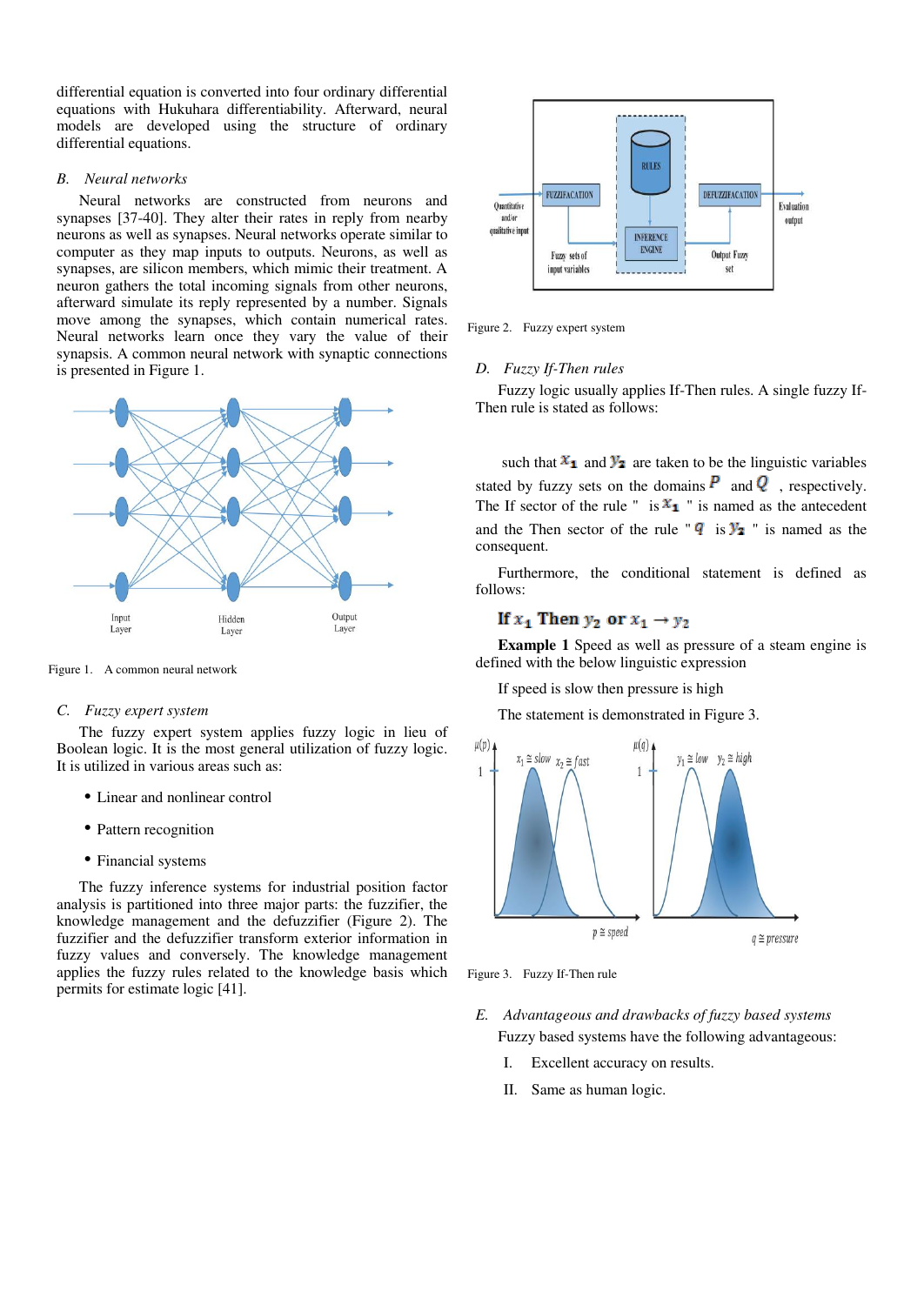- III. Utilizations of easy mathematical models to solve real world problems linear or non-linear.
- IV. Utilized for fast operations as well as decision control.
- V. Extremely effective for rule based modeling as well as membership evaluations.

Fuzzy based systems have the following drawbacks:

- I. Poor speed and lengthy running time needed.
- II. Absence of real-time answer.
- III. For accurate outcomes require to involve an important quantity of data, which furthermore rises rules for reasoning.

#### *F. Why apply Z-numbers in neural networks*

Each neuron in the artificial neural network is linked with another neuron via a connection link in such a manner that the connecting link is related to a weight with the information regarding the input signal. Therefore, the weights contain beneficial information regarding input to resolve the problems. Some reasons for applying Z-numbers in neural networks are as follows:

- I. In a case that crisp values cannot be implemented, uncertain values such as Z-numbers are utilized.
- II. Since the training, as well as learning, assist neural network to have a high performance in unanticipated status, therefore in such status, uncertain values like Znumbers are more suitable than crisp values.
- III. In neural networks, Z-numbers are more applicable than fuzzy numbers. Z-numbers are more precise when compared with fuzzy numbers. Also, Z-numbers have less difficulty in computation in comparison with nonlinear system modeling approaches.

#### *G. Complexity in applying Z-numbers in neural networks*

There exist some troubles when utilizing Z-numbers in neural networks. The complexity is associated with membership rules, the requirement to construct an uncertain system since it is often difficult to derive it by supplied set of complicated data.

Neural networks can be used to train Z-numbers. The advantageous of using neural networks for training Z-numbers are as follows:

- Novel patterns of data may be learned simply using neural networks therefore, it may be utilized for preprocessing data in uncertain systems.
- II. Neural networks due to their abilities in learning new relation with new input data may be utilized for refining fuzzy rules to generate the fuzzy adaptive system.

**Example 2** The photo voltaic cells (PV cells) have been used for generating electricity from sun which are modeled in a parallel form, see Figure 4. Based on the variations in the location of sun and status of climate, the radiation of sun alters and consequently the current as well as voltage generated by

PV cells change. The power generation using PV cells can be modeled as below [42],

$$
J = a_1 p_1 q_1 \oplus a_2 p_2 q_2 \oplus a_3 p_3 q_3 \oplus a_4 p_4 q_4 \qquad (12)
$$

such that  $p_1 = \rho, p_2 = \sqrt{\rho}, p_3 = \frac{\rho}{4}, p_4 = \rho^3$  are the

currents also  $q_1 = 2\varphi$ ,  $q_2 = \sqrt{3\varphi}$ ,  $q_3 = \frac{\varphi}{2}$ ,  $q_4 = \varphi^4$  are the

voltages generated by PV cells, also  $\rho$  and  $\varphi$  are taken to be the elapsed time. The characteristic coefficients of the PV cell are

$$
a_1 = [(3.6.8), p(0.7, 0.83, 0.9)]
$$
  
\n
$$
a_2 = [(2.5.9), p(0.8, 0.9, 1)]
$$
  
\n
$$
a_3 = [(4.5.9), p(0.7, 0.87, 0.9)]
$$
  
\n
$$
a_4 = [7.10.12), p(0.8, 0.85, 0.92)]
$$
  
\n(13)





The following inputs have been used for training the neural network in order to obtain the characteristic coefficients of the PV cells (12)

$$
\rho = \begin{cases}\n[(2,6,7), p(0.8, 0.85, 0.92)], \\
[(11, 14, 19), p(0.7, 0.86, 0.9)], \\
[(9,11, 13), p(0.8, 0.9, 1)], \\
[(1,2,3), p(0.7, 0.83, 0.9)]\n\end{cases}
$$
\n(14)\n
$$
\varphi = \begin{cases}\n[(1,2,5), p(0.7, 0.82, 0.9)] \\
[(10,12,14), p(0.85, 0.9, 1)] \\
[(9,11,15), p(0.71, 0.87, 0.9)] \\
[(3,6,7), p(0.8, 0.85, 0.91)]\n\end{cases}
$$
\n(15)

The outputs data related to (12) are

$$
J = \left\{ \begin{aligned} &\left[ (723.32.752.91.791.23), p(0.7,0.86,0.9)], \right. \\ &\left[ (5123.63.7564.17.9233.22), p(0.8,0.9,1)], \right. \\ &\left. \left[ (3121.63.3789.92.4462.31), p(0.85,0.9,1)], \right. \\ &\left. \left[ (753.82.811.44.883.94), p(0.71,0.87,0.9) \right] \right\} \end{aligned} \right\} \right\} \right\} \right\}
$$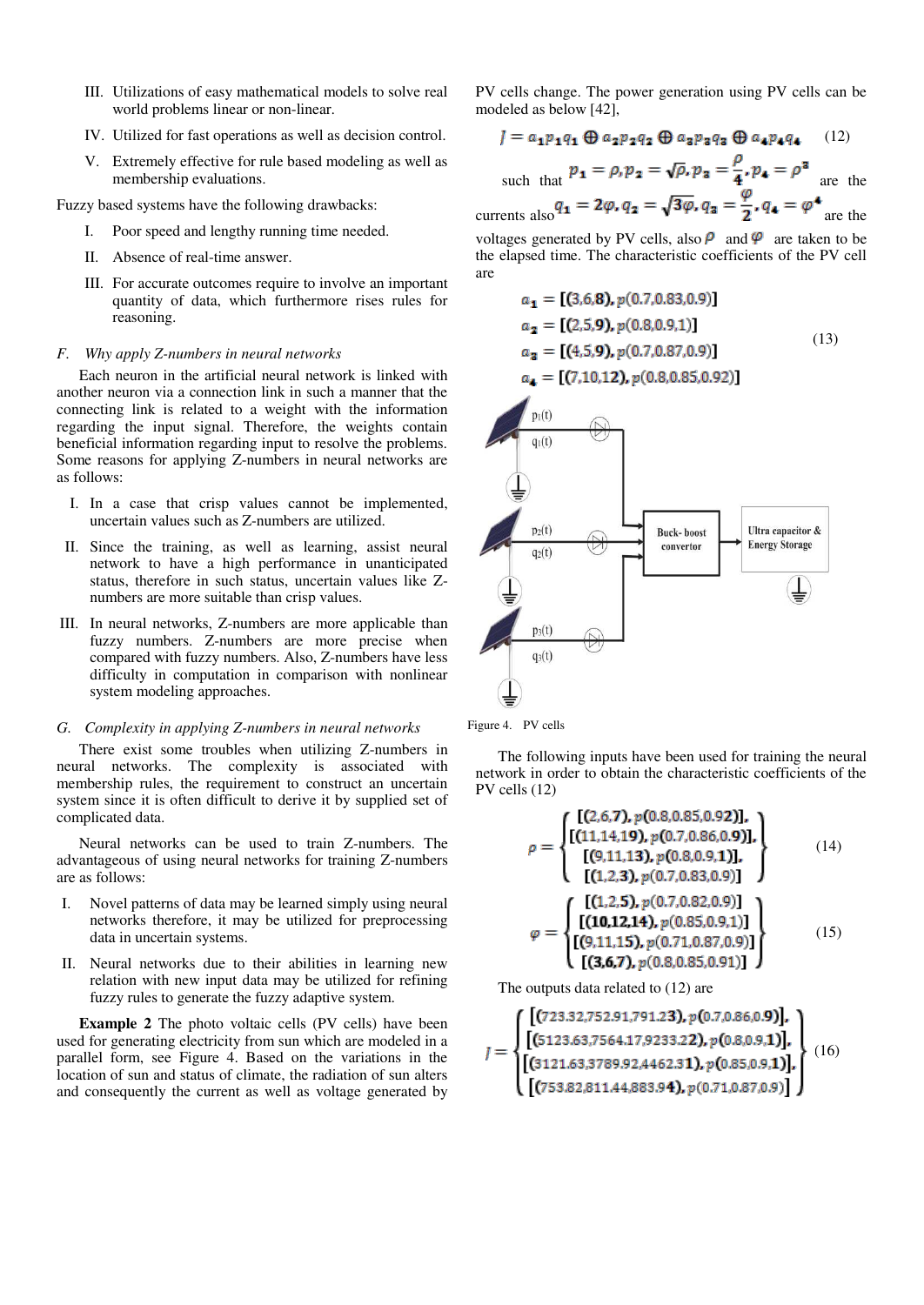

Figure 5. Approximated errors

Figure 5 demonstrates the precision of the neural network technique in obtaining the Z-number coefficients of (12). In this figure, the fuzzy cubic spline technique has been used for comparison.

**Example 3** Consider the following equation

$$
\begin{cases}\n(6,8,10) \bigcirc V \bigcirc I \oplus (4,7,9) \bigcirc V^2 \bigcirc I^2 \\
= (52,1453,7123) \\
(8,11,13) \bigcirc V \bigcirc I \oplus (5,7,10) \bigcirc V^2 \bigcirc I^2 \\
= (74,2134,9651)\n\end{cases}
$$
\n(17)

where  $V = (-6, -4, -1)$  and  $(-7, -6, -3)$  are the exact solutions. Neural network technique can be used for obtaining the approximate solutions of (12). The error between the approximate solutions and the exact solutions is demonstrated in Figure 6.



Figure 6. The error between the approximate solution and the exact solution

#### IV. CONCLUSION

Engineers are always dealing with many different kinds of measures as well as evaluations. Nevertheless, all the measurement of information may not be represented as an explicit number. In this work, the current applications of the

neuro-fuzzy in industrial engineering are given. The neurofuzzy is one of the major computational intelligence approaches. Implementation of this technique may be considered as an inexpensive, highly potent, as well as more reliable alternative tool. Hence, this approach provides high capability to problem solving when compared with other approaches.

#### **REFERENCES**

- [1] R. Jafari, S. Razvarz, and A. Gegov, A novel technique to solve fully fuzzy nonlinear matrix equations, Advances in Intelligent Systems andComputing, Springer, 13th International Conference on Applications of Fuzzy Systems and Soft Computing, Warsaw, Poland, 2018.
- [2] C.V. Negoita, and D.A. Ralescu, Applications of Fuzzy Sets to Systems Analysis, Wiley, New York, 1975.
- [3] L.A. Zadeh, Probability measures of fuzzy events, Journal of Mathematical Analysis and Applications, Vol.23, pp.421-427, 1968.
- [4] L.A. Zadeh, Calculus of fuzzy restrictions, Fuzzy sets and Their Applications to CognitiveandDecision Processes, Academic Press, New York, pp.1-39, 1975.
- [5] L.A. Zadeh, Fuzzy logic and the calculi of fuzzy rules and fuzzy graphs, Multiple-Valued Logic, Vol. 1, pp.1-38, 1996.
- [6] M.B. Babanlia, and V.M. Huseynov, Z-number-based alloy selection problem, 12th International Conference on Application of Fuzzy Systems and Soft Computing, ICAFS 2016, 29-30 August 2016, Vienna, Austria, Procedia Computer Science, Vol. 102, pp.183-189, 2016.
- [7] R. Jafari, S. Razvarz, and A. Gegov, Fuzzy differential equations for modeling and control of fuzzy systems, Advances in Intelligent Systems and Computing, Springer, 13th International Conference on Applications of Fuzzy Systems and Soft Computing 2018, Warsaw, Poland, 2018.
- [8] R. Jafari, S. Razvarz, A. Gegov, S. Paul, and S. Keshtkar, Fuzzy Sumudu Transform Approach to Solving Fuzzy Differential Equations With ZNumbers, Advanced Fuzzy Logic Approaches in Engineering Science, IGI Global, 2018, doi:10.4018/978-1-5225-5709-8.ch002.
- [9] R. Jafari, W. Yu, and X. Li, Solving Fuzzy Differential Equation with Bernstein Neural Networks, IEEE International Conference on Systems, Man, and Cybernetics (SMC16), Budapest, Hungary, Vol.1, pp.1245- 1250, 2016.
- [10] A. Jafarian, and R. Jafari, Simulation and evaluation of fuzzy polynomials by feed-back neural networks, 6th International Conference on Fuzzy Information and Engineering, Iran, Oct, Vol.1, pp.25-26, 2012.
- [11] W. Jiang, C. Xie, M. Zhuang, Y. Shou, and Y. Tang, Sensor Data Fusion with Z-Numbers and Its Application in Fault Diagnosis, Sensors (Basel), Vol.16, doi:10.3390/s16091509, 2016.
- [12] J.H. Kim, K.S. Kim, M.S. Sim, K.H. Han, and B.S. Ko, An application of fuzzy logic to control the refrigerant distribution for the multi type air conditioner, in Proc. IEEE Int. Fuzzy Systems Conf., Vol.3, pp.1350- 1354, 1999.
- [13] A.M. Nuriyev, Application of Z-Numbers Based Approach to Project Risks Assessment, European Journal of Interdisciplinary Studies, Vol.5, pp.67-73, ISSN 2411-4138.
- [14] S. Razvarz, R. Jafari, and A. Gegov, Solving Partial Differential Equations with Bernstein Neural Networks, Lotfi A., Bouchachia H., Gegov A., Langensiepen C., McGinnity M. (eds) Advances in Computational Intelligence Systems. UKCI 2018. Advances in Intelligent Systems and Computing, vol 840. Springer, Cham, Vol.840, pp.57-70, 2019, doi:https://doi.org/10.1007/978-3-319-97982-3-5.
- [15] L.A. Zadeh, A note on Z-numbers, Inform. Sciences., Vol.181, pp.2923-2932, 2011.
- [16] W. Jiang, C. Xie, Y. Luo, and Y. Tang, Ranking Z-numbers with an improved ranking method for generalized fuzzy numbers, Journal of Intelligent and Fuzzy Systems, Vol.32, pp.1931-1943, 2017.
- [17] A.M. Yaakob, and A. Gegov, Fuzzy rule based approach with Znumbers for selection of alternatives using TOPSIS, Proceedings of the IEEE International Conference on Fuzzy Systems, pp.1-8, 2015.